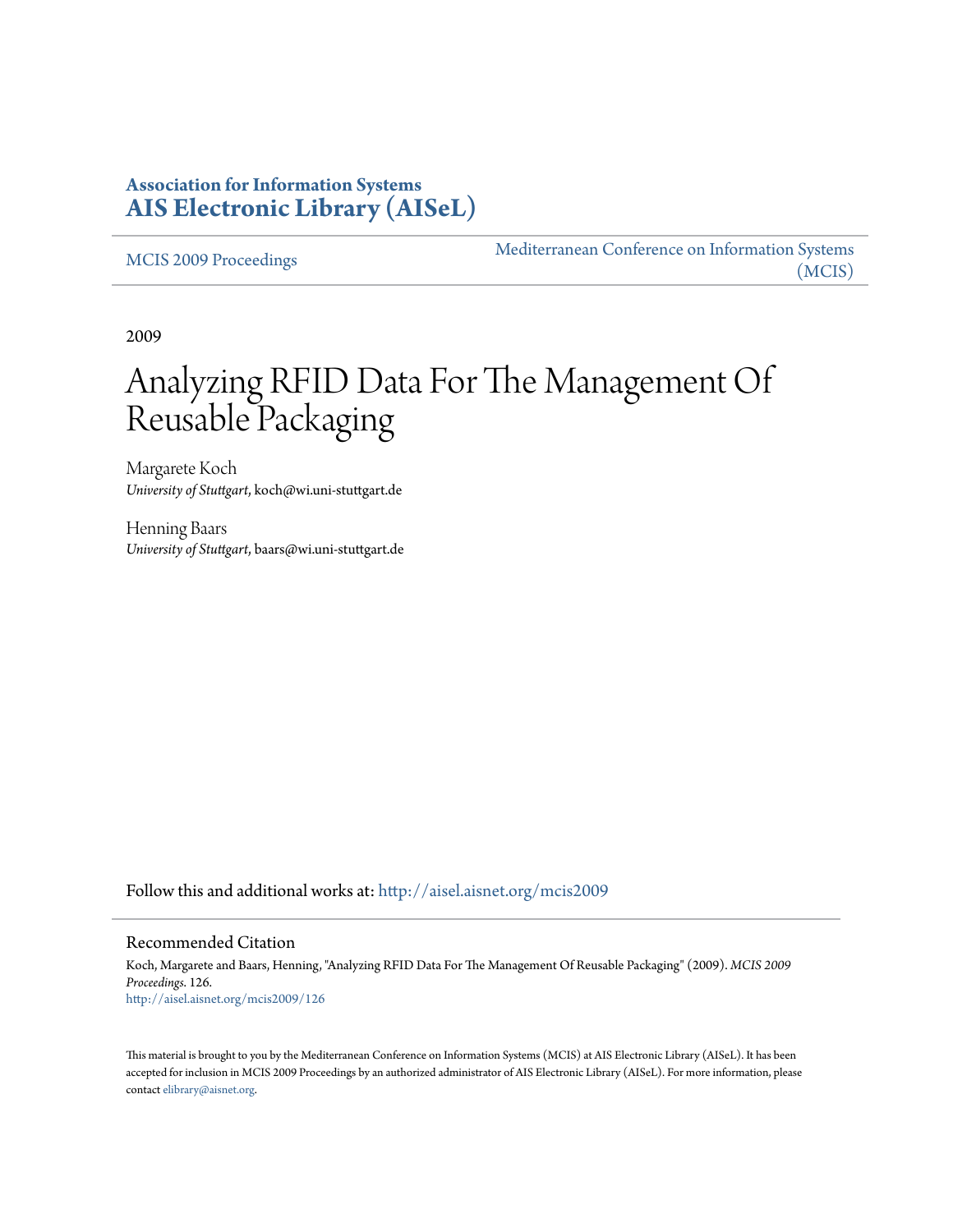## **ANALYZING RFID DATA FOR THE MANAGEMENT OF REUSABLE PACKAGING**

- Koch, Margarete, University of Stuttgart, Breitscheidstr. 2c, 70174 Stuttgart, Germany, koch@wi.uni-stuttgart.de
- Baars, Henning, University of Stuttgart, Breitscheidstr. 2c, 70174 Stuttgart, Germany, baars@wi.uni-stuttgart.de

## Abstract

A common issue that most automotive manufacturers have to face in production logistics is the efficient handling of a considerable number of cost-intensive pallets, trays, boxes and similar reusable packaging goods. As empirical studies show, deficiencies in monitoring, controlling and optimizing packaging material are widespread within this industry. In this contribution a case study is used to investigate the potential of supporting these managerial tasks with a combined use of RFID infrastructures and Business Intelligence (BI) infrastructures. This includes a derivation of relevant RFID reader locations, the identification of further relevant data sources as well as crafting concrete analysis and reporting scenarios based on the paradigm of multidimensional data modeling. The results are used to design a concept for a BI and RFID based system architecture. They highlight the need to include data management systems that bring data integration capabilities and that are capable of tracking historical data – as a possible component of a wider BI infrastructure for manufacturing and logistics.

*Keywords: Business Intelligence, Radio Frequency Identification, Manufacturing, Reusable packaging*

### **1 MOTIVATION**

In production logistics of automobile manufacturers, reusable packaging is mainly used for the transport of components. The high specificity of many goods, cost-intensive special pack trays, pallets, baskets, and boxes are used and their sheer number entails the need for a systematic packaging management (Lai et al., 2008). In general, the relevance of packaging management increases proportionally with the value of the goods to be transported. The following statements are taken from an empirical study on packaging management carried out in the year 2005 (Hofmann et al., 2006). The majority of the participating enterprises are from the automobile industry.

- More than half of the industrial enterprises classify the package use cycle as a critical or very critical process.
- Essential challenges are seen in the acceleration of the processes, the reduction of damages in transit, the increase of the reliability as well as an overall cost reduction.
- Already three quarters of the questioned enterprises monitor and control the package use cycle, though mostly based on error-prone and inefficient manual data capturing and administration processes.
- A considerable automation potential is seen in the automation of object data gathering, with Radio Frequency Identification (RFID) technology as a central constituent.
- The introduction of RFID into the package use cycle is not only driven by pure automation gains but also by expectations for an increasing transparency.

The use of RFID in the packaging management will undoubtedly lead to a significant increase of the amount of data. The efficient handling of large volumes data for purposes of decision support, its integration with data from various other sources, the provision of mechanisms for keeping track of historical data, and the aggregation and enrichment of data are functions that so called *Business Intelligence* infrastructures are designed for. Business Intelligence (BI) denotes integrated approaches to decision support with integrated and logically centralized data hubs in the form of Data Warehouses (DWH) in the centre (Baars et al., 2008, Inmon, 2005; Kemper et al, 2009).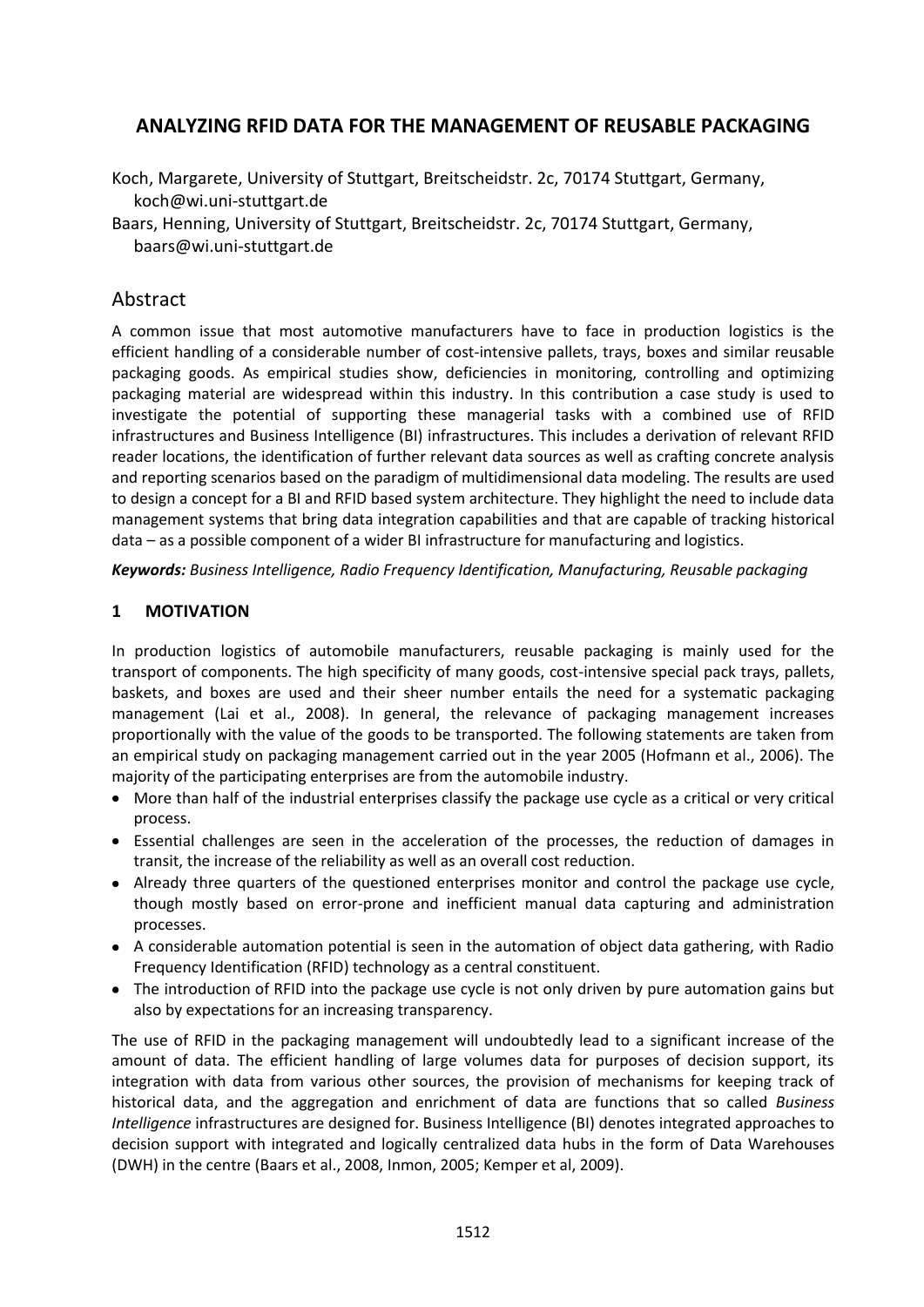This contribution aims at investigating what possible applications might benefit from or be enabled by a combined use of BI and RFID in the realm of packaging management. All results are based on real business needs as derived from the results of an in-depth case study. This encompasses the definition of the necessary RFID reader locations and the identification of possible analyses that are deemed relevant. With the analyses come requirements to feed in complementary information from additional data sources and therefore a need for data integration functionality. All results were developed and evaluated in cooperation with representatives of the responsible IT and production departments. It has to be emphasized that the enterprise in discussion already brings in experience with RFID from pilot applications in production. However, the respective data is at present only used in a decentralized fashion within separate production cells.

In the following sections, fundamental concepts of packaging management and BI are introduced as well as an overview of research results on the subject packaging management. After a short introduction to the company and the applied methodology, the processes in discussion and the conceived RFID reader infrastructure are outlined. This is followed by a detailed presentation of the analysis scenarios. The results are discussed with respect to consequences for a possible BI data management and further implementation steps. Also, the limitations of the research are discussed and options to widen the scope of the solutions to other areas in the realm of production and logistics are outlined.

### **2 FUNDAMENTALS OF PACKAGING MANAGEMENT AND BUSINESS INTELLIGENCE**

#### **2.1 Contents and challenges in packaging management**

For applications in a industrial production environment, *packaging* can be defined as materials that serve the purposes of protecting goods that the company will transport or store, of permitting an effective use of transportation space, of facilitating ease of handling and using and of providing information (Coyle, 2006; Northern Ireland Environment Agency, 2008).

Packaging can be divided into the following three types (Chan, 2005): primary (consumer packaging), secondary (retail packaging) and tertiary packaging, with the latter two mainly being used in transportation processes. Tertiary packaging is also called *transport packaging* and the relevant type for this contribution. In the given case the tertiary packaging came in the following variants: pack trays, containers, pallets, reusable dunnage trays, and wire baskets. A further distinction can be drawn between *expendable* and *reusable packaging*. Only reusable packaging is object of the packaging management as understood here (Rosenau et al., 1996; Twede, 1992).

Ascription and reuse tasks are essential components of the design of material flows (Wildemann, 2005). The elementary tasks of the packaging management encompass the specific use and the administration of the packaging units, i.e. the monitoring and control of the package use cycle. This covers all tasks related to the logistical supply and the maintenance of the packaging units.

One possibility of increasing the availability of packaging units is the introducing of central pool systems. In a *pool* unused packaging units are collected so they are immediately accessible when a supplier submits a release order. A sufficiently high incentive is necessary to ensure that empty packaging units are brought back to the pool as promptly as possible to curb lead times. An option for such incentives is a use-depending renting system. Enterprises typically hold a buffer inventory (increased stock) to prevent out-of-stock situation which ties a considerable amount of capital – particularly in the automobile industry with its various special cost-intensive packaging units (Buitenhek et al., 2002).

The current discussion on packaging management is dominated by contributions on the optimization of individual packaging units activities, technologies for the automated handling of the packaging units, questions for the standardization of a single packaging unit, as well as a discussion on the possibilities of employing RFID technology. The respective literature includes some noteworthy results: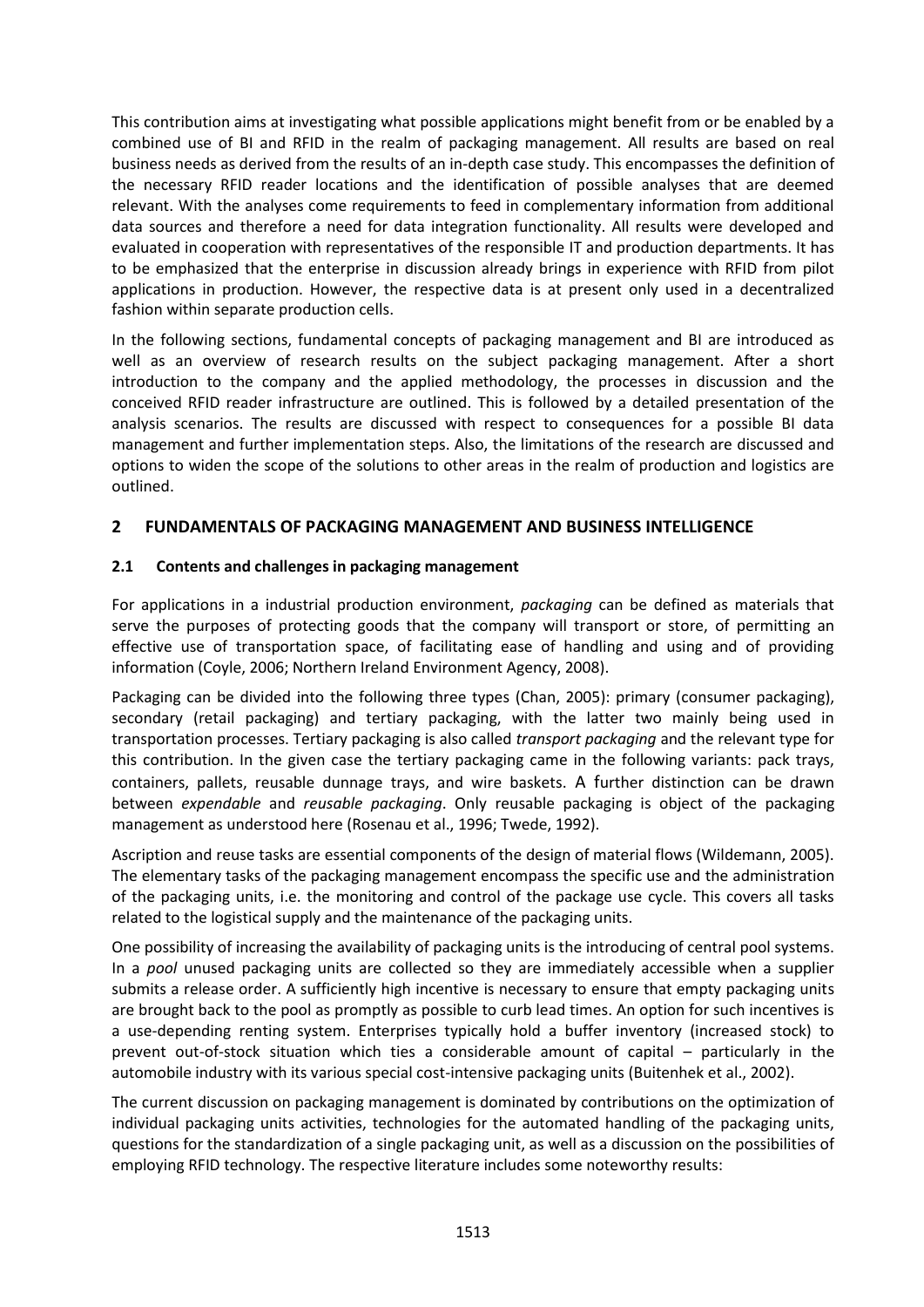The mentioned standardization efforts primarily address the *physical* design of packaging units, especially by aiming at the compatibility with packaging handling equipment (Wehking et al., 2006). In parallel, technical solutions are developed that allow for an improved handling of the packaging units at production work stations and that improve the physical interfaces between packaging units and trailers, floor conveyors and the like. Also new materials, such as light building materials, or new designs of special packaging units are studied as well as their effects on the transport process (Wehking, 2007). With respect to RFID technology, a relevant challenge is posed by the necessity to achieve a reading rate of nearly 100% - in a production environment. Some solutions have been developed and currently evaluated, e.g. by utilizing redundant transponders or by optimizing the positioning of the objects with respect to RFID readability. More business oriented studies have so far focussed on issues of shrinkage, the availability of packaging units, or on the accumulation of packaging unit inventory. It has been shown that a fundamental lack of transparency is prevalent in many enterprises and that they need to be tackled with a better IT-support. The tracking and tracing of packaging units, the recording of the packaging unit movements, the inventory control as well as a purposeful performance measurement system are of particular interest (Lange et al., 2007).

In the discussed case, RFID technology has been chosen as an identification technology by the logistics department due to the inherent possibilities of the technology to further automate data capturing in near-time and to thereby more directly link material and information flows (Wehking et al., 2006). The discussed processes are part of a closed system. This type of application RFID is widely discussed. The reuse especially increases the cost efficiency of the transponders (Peter Jones, 2005).

One of the most pressing issues in context with RFID technology is its cost efficiency. It has been repeatedly emphasized that a cost-benefit-analysis should go beyond the evaluation of the measuring events and take the distribution and usage of RFID data within into the IT-landscape of an enterprise should be considered (Baars et al., 2008).

So far, existing solutions only partly address the packaging management issues: Manufacturing execution systems (MES) provide some basic resource management functionality but are only focussing on *operational* issues and thereby lack the management support aspect. Advanced planning systems (APS), primarily cover the *planning* side of complex good movements but do not address the provision and analysis of actual data for immediate decision support. Sometimes, RFID middleware like the "Auto-ID Infrastructure" (*SAP-AII*) or Oracle *Fusion* is mentioned in the context of RFID, but those systems are primarily designed as data hubs between diverse enterprise systems and the readers (as well as associated "edgeware", e.g. the nofilis Crosstalk software, for basic data filtering tasks). The middleware at best provides rudimentary functions for the support of operational processes. (Bornhövd et al., 2004; Chawathe et al., 2004; Floerkemeier et al., 2005; Kim et al., 2005; Park et al., 2004). As none of those solutions is specifically geared at the packaging management, they do not provide comprehensive solutions to the discussed problems.

This contribution follows the design science paradigm (Hevner et al., 2004). Based on an evaluation of the business needs in the packaging management cycle, it derives a concept for a refinement of RFID based packaging data for a management support solution. The developed concept is further explored and fleshed out based on an explorative case that provides insights into the difficulties of the data integration and reveals levers for the development of a solution concept. The contribution particularly addresses the options of supporting packaging management with a Data Warehouse Architecture for data integration and processing. It concentrates on issues of data integration, tracking historical data, and data management that allows for flexible reports or analytical systems.

#### **2.2 Business Intelligence and Data Warehousing**

In principle, Business Intelligence denotes integrated approaches to management and decision support (Baars et al., 2008). The main pillar of BI infrastructures is formed by an integrated data pool pertinent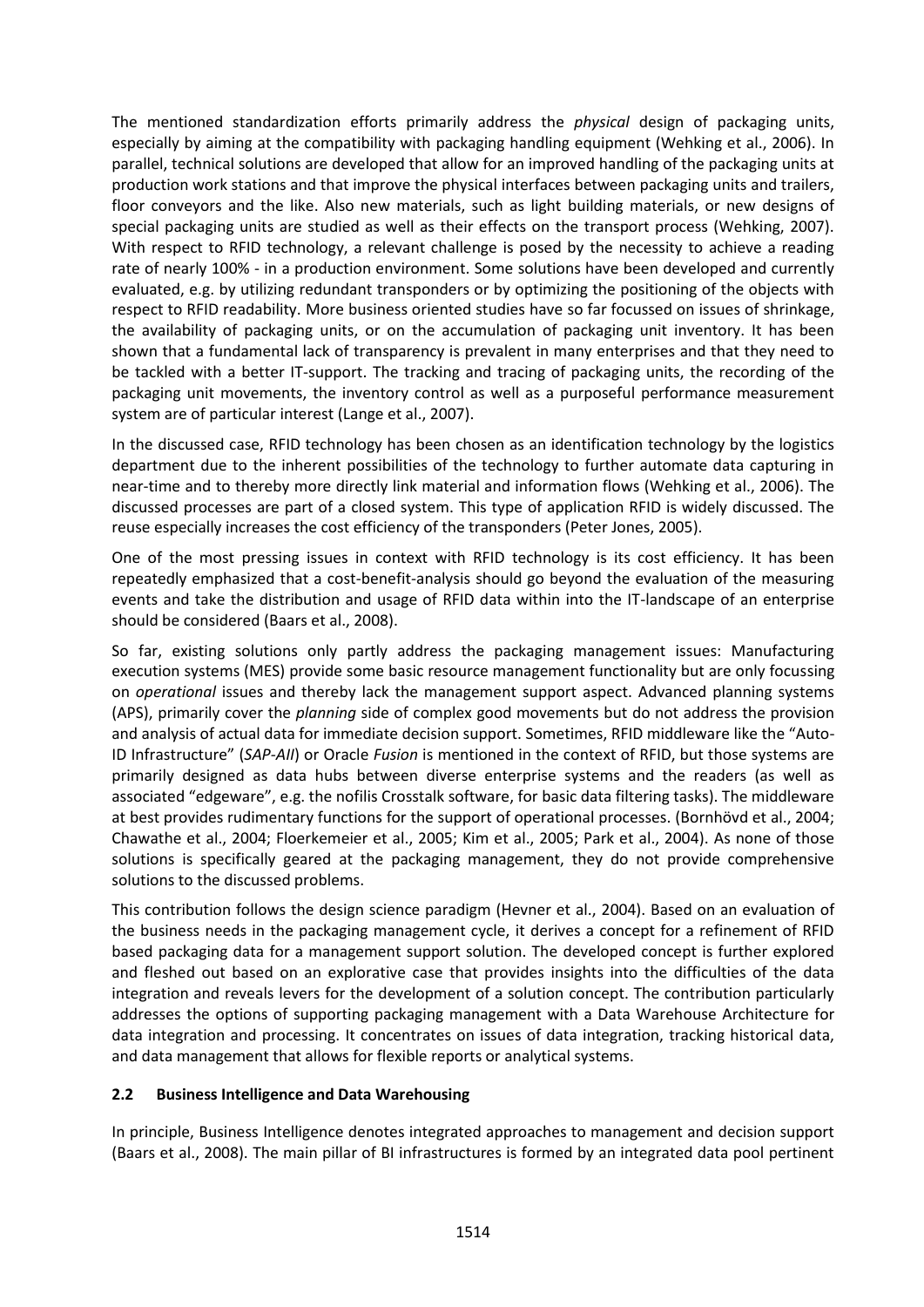for managerial support – the so-called Data Warehouse (DWH). According to Inmon, a DWH is a subject oriented, integrated, time-variant, non volatile data store (Inmon, 2005).

The data is accessed by a variety of different analytical systems. Most prominent are reporting, OLAP and Data Mining systems. Reporting systems allow for a preparation and presentation of the data from the DWH according to a pre-defined layout with limited degrees of freedom regarding the user navigation. Data Mining refers to algorithmic pattern recognition in large amounts of data (Han et al., 2006; Hand et al., 2001) while OLAP (Online Analytical Processing) systems enable the user to flexibly navigate in so called "multi-dimensionally" data structures. These data structures are built by a combination of key performance indicators ("facts"; e.g. sales volume, costs, number) that are described by various dimensions (e.g. customer, branch office, product). The dimensions are the basis for aggregation paths along defined "hierarchies" (e.g. branch office, postcode, country, region, world). Nowadays OLAP and reporting systems grow together as both are based on the same multidimensional data structures (Laudon, 2007; Thomsen, 2002).

A current trend in BI is the utilization of DWH infrastructures for operative and tactical decisions which in consequence leads to a storage of integrated data on the granularity of single transactions and the data provision in near time ("real time") (Nelson, 2004 ; Raden, 2003). These infrastructures are also used for the automation of decisions in so called "Active and real time data warehousing" (Hackathorn, 2002; Thalhammer et al., 2001).

BI systems based on real time and active DWHs are of particular interest in the realm of logistics, as logistics by definition spans across different locations – and in turn often systems – and thus presupposes some sort of near-time and integrated data storage.

#### **3 METHODOLOGY AND CASE DESCRIPTION**

The novelty of the combination of applying BI on top of an RFID-based packaging management made it necessary to address the subject qualitatively. To ensure rich insights and to justify the theoretical concept, the design of the case study was chosen. Data gathering and validation took place in the first half of the year 2008 and was conducted in several iterations.

The various activities were structured by the framework shown in Figure 1: The foundation of the research are insights into the various packaging management tasks (packaging planning, packaging disposition, further tasks) which support the identification and understanding of possible weak points of dealing with the tasks traditionally (business needs). By scrutinizing which weak points could and should be addressed with management support a set of analyzes scenarios can be derived that need to be supported by adequate data structures. The data structures are here organized as multidimensional data models (cubes). The cubes lead to the data sources – including RFID readers. The compound result determines the relevance of BI solutions.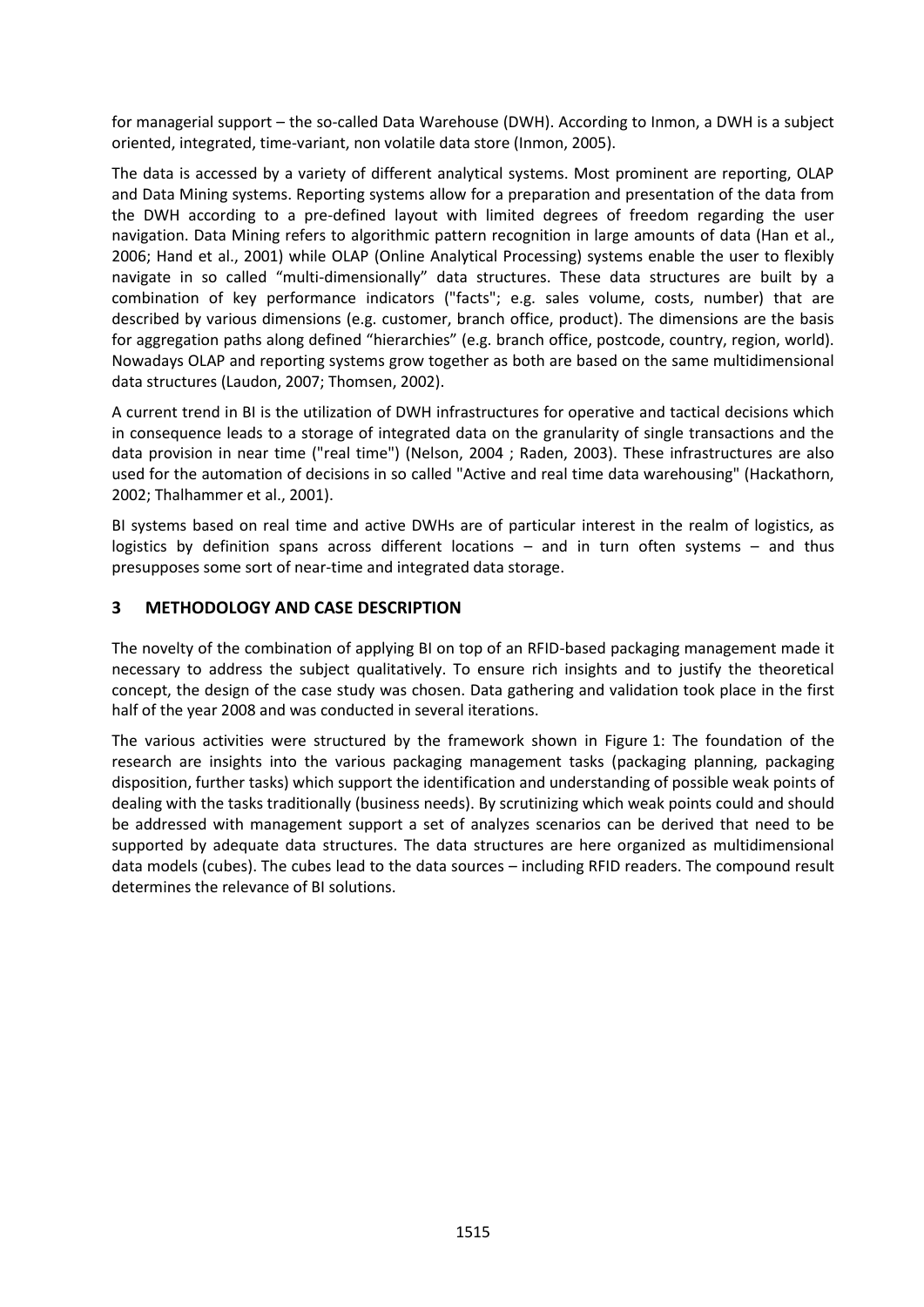

*Figure 104: Applied instruments in the case study*

Figure 2 illustrates the various applied instruments of the case study and their interplay. The case study based exploration is understood as a first significant cornerstone in the investigation of this topic that lays the foundation for upcoming quantitative and qualitative research activities.



*Figure 105: Methodology of the case study*

In preliminary talks, two relevant process settings were identified and then discussed in-depths in five qualitative interviews of two hours each with representatives of the BI and logistics units of the concerning production department (expert and guided interview). In the interviews, the current situation and the relevance of RFID were elicited. This encompassed aspects of process structure, geographical distribution, partners, locations for RFID readers, key performance indicators and challenges. Based on the interview results and a parallel analyses of project and technical documentation, eleven OLAP- and Data Mining based analyses were derived. Afterwards, workshops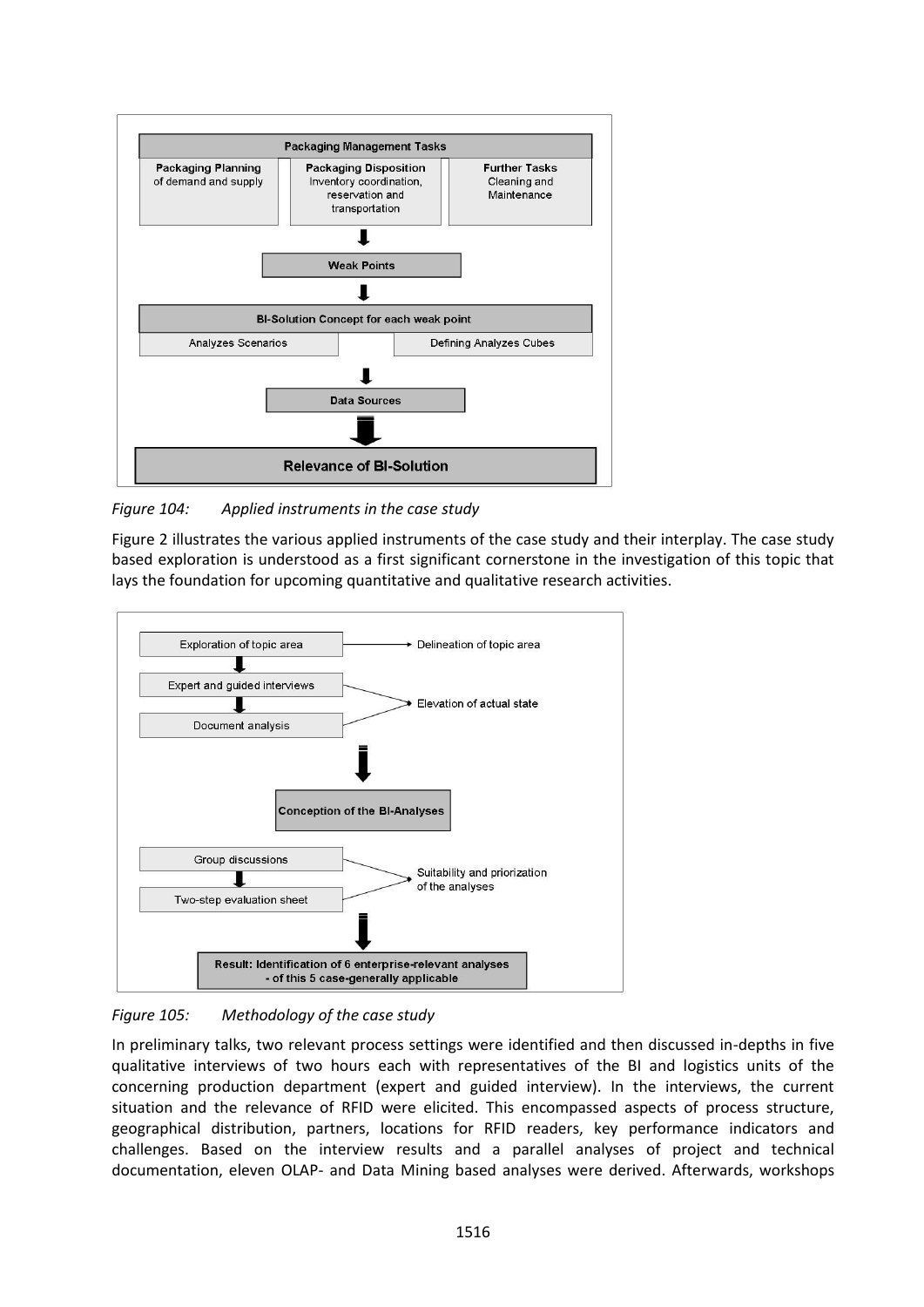were held for validation and substantiation of the results. This included the evaluation of suitability and a prioritisation with respect to economic potential. The profit estimation was carried out by the use of a two-step evaluation sheet. Altogether, the use of the proposed analytical applications is expected to have relevant positive effects on logistics performance.

Some groundwork for the case study had already been laid by the automotive company who followed an RFID strategy that was based on a careful and stepwise diffusion of the technology and the systematic application of pilot studies. In the course of this pursuit, packaging management had already been identified as an application area of utmost importance due to significant deficiencies of the current situation: The data of the package use cycle is kept in a variety of distributed applications. An existing catalogue of relevant challenges revealed a long list of striking weak-points of the established practices. The described research activities were the primarily information base for drafting OLAP and data-mining analyses.

Adhering to the packaging management literature, the package use cycle in the case study included a *central pool*. The packaging unit use cycle starts when the supplier sends the loaded packaging unit either to the supplier logistics centre or the production facility of the OEM (Original Equipment Manufacturer) to the just-in-time production. The *supplier logistics centre* is shared by several suppliers and is located on the factory premises of the OEM. Mostly, there is no real production in the supplier logistics centre but rather an assembly of the products to be delivered. At the supplier logistics centre, the goods are stored onto the packaging units and wait for a release order from production. After the production, the packaging units are transported to the central pool where they are sorted and stored. When requested, the empty packaging units are transported to the corresponding supplier and the cycle is closed (cf. figure 3).



*Figure 106: Packaging use cycle*

Figure 3 also shows the planned RFID infrastructure with the reader locations. The readers gather data on the amount of crossing packaging units and the corresponding time stamps. In addition, a status "empty" "reserved", "full", or "in the transit" is carried on the RFID tags. The RFID readers are attached to gates which are to be installed at the entrances and exits of each process step. Furthermore, some packaging units will be traced during the transport with a GPS receiver.

## **4 ANALYSIS SCENARIOS**

Each of the analyses introduced in the following section addresses one of the main weak points in the packaging management of the enterprise. For every analysis the required data sources (systems and fields) as well as corresponding data cubes were defined. The cube designs are conceived to be used later for the derivation of a data management concept that includes an integrated data model.

*Weak point 1*: An essential challenge in packaging management is the occurrence of bottleneck situations which arise when a material planner *does not reserve enough cargo space*. The supply of empty packaging units is currently carried out according to the push principle, i.e. based on forecast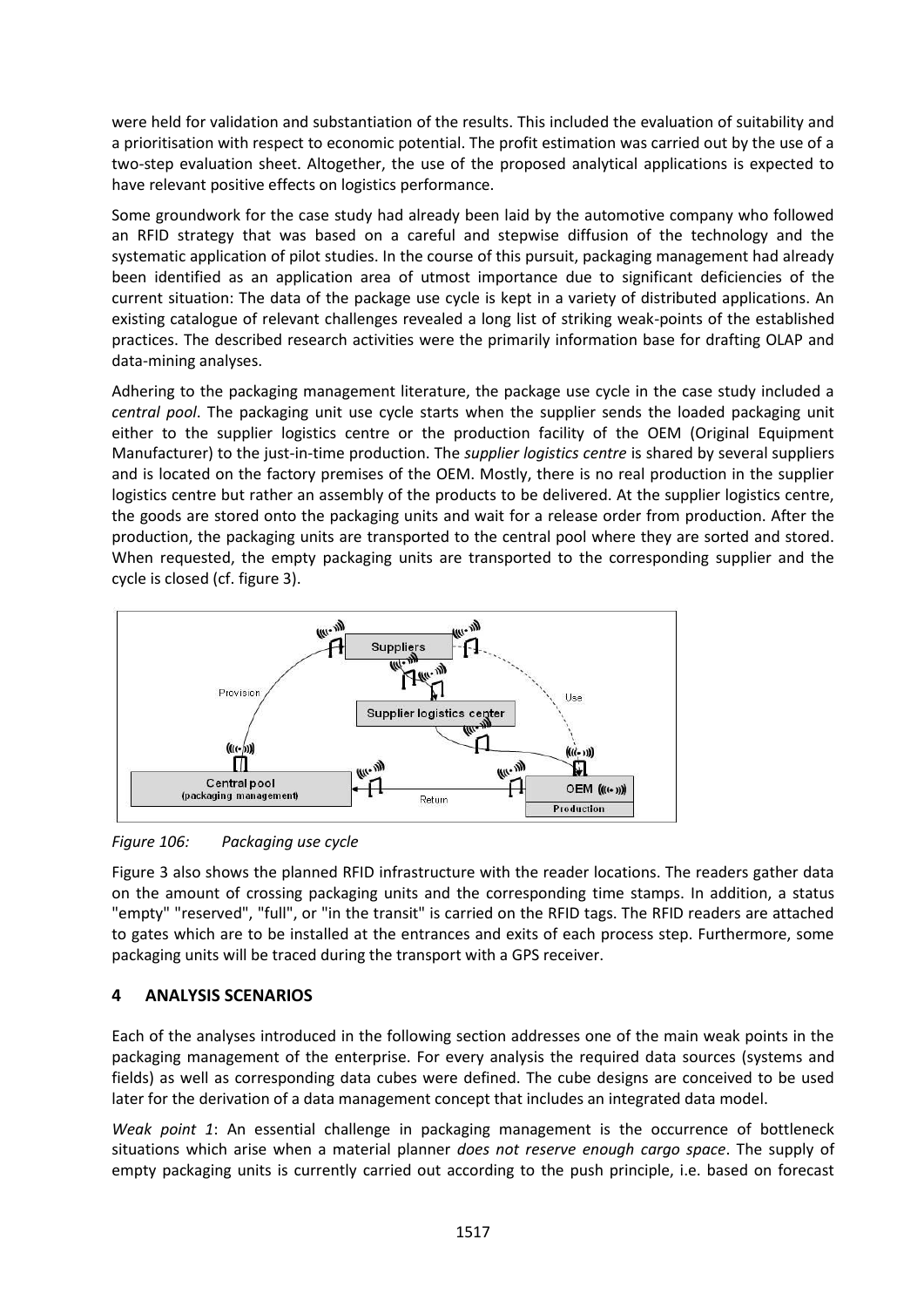numbers which are derived from the master production schedule. The respective planning and transportation tasks for the packaging units are within the responsibilities of the material planner. The packaging unit transports to the supplier are arranged according to his plan. The suppliers have the option to reorder packaging units by themselves.

*Solution 1*: The material planner can be supported in his planning activities with an OLAP-Analysis that depicts the development of the available packaging units (physically available minus reserved packaging units) over time – differentiated by packaging unit type and in relation to the accumulated demand. The necessary cube for this is defined by the dimensions *supplier*, *packaging unit-type,* and *time*. Based on the historical OLAP-Analysis, trends can be recognized, e.g. seasonal developments. In the workshop it was additionally emphasized that comparable analyses can also be used for the capacity and resource planning of the pool centre (e.g. employee, storage area). Moreover, the described data can also be used to derive some interesting information on the production behaviour of the suppliers, e.g. on lot sizes. If the system provides near-time data, a possible bottleneck can be recognized early.

*Weak point 2*: Another shortcoming in the current practice is related to *identification of and sorting out faulty or dirty packaging units*. A prerequisite for a smooth packaging management is to ensure that the available packaging units are fit for use – and that means "*in a qualitatively faultless and clean condition*". Obvious, damages must be repaired by the responsible participant. Next to damages, there is wear over time, for example synthetic material abrasion. The even wear and tear is of importance because of the restricted use duration of the packaging units. With the launch of a new car model, the packaging units must also be renewed.

*Solution 2:* The probability that single packaging units are prematurely worn to the point they have to be sorted out can be curbed by keeping the degree of usage equal among the packaging units. A corresponding analysis can facilitate this task for the material planner, by showing him those packaging units that have so far completed the lowest number of cycles and that are to be reserved preferably. Besides, a maximum cycle number can be defined by the material planner, so packaging units can be channelled automatically to the quality control or cleaning in time. By coupling the cleaning process with the analysis, the cleaning process can be optimized also: Currently, all packaging units are cleaned use-independently week by week. It needs to be emphasized that this sort of analysis does not necessary involve data aggregation and would require an active DWH approach.

*Weak point 3*: The *shrinkage* of the packaging units supply is a significant and complex problem. A packaging unit consists of several components and is regarded to be available to plan and use only when it can be stored in the pool with all its parts. Bottleneck situations arise because packaging units do not finish a cycle or arrive incompletely. The shrinkage is currently only noticed only during the sorting process in the pool.

*Solution 3*: An OLAP-Analysis can help to pinpoint the root causes of missing parts with respect to amounts, location and time (that also constitute the cube dimensions). This does not only support the procurement of new packaging units but also the set up of measures to tackle identified problems.

*Weak point 4*: An *unintentional accumulation of stock* primarily happens in the supplier logistics centre. Although the centre is established on the premises of the OEM, the goods stored there are in the possession of the suppliers. The packaging units, however, which are bound to those goods are the property of the OEM. The OEM has by contract no right to specify the duration for the articles stored in the supplier centre park.

*Solution 4*: In this case, an OLAP-Analysis which calculates "suggestions" for the needed range of storage (an indicator that show for what production time period the articles stored in the supplier centre park will last). The dimensions "supplier", "article of a packaging unit-type", and the "time" can clarify which supplier bind what packaging unit-types for how long which helps optimizing packaging unit replenishment. The analysis can also be used to decline a packaging unit order if necessary. This way an unwanted built up of stock can be avoided.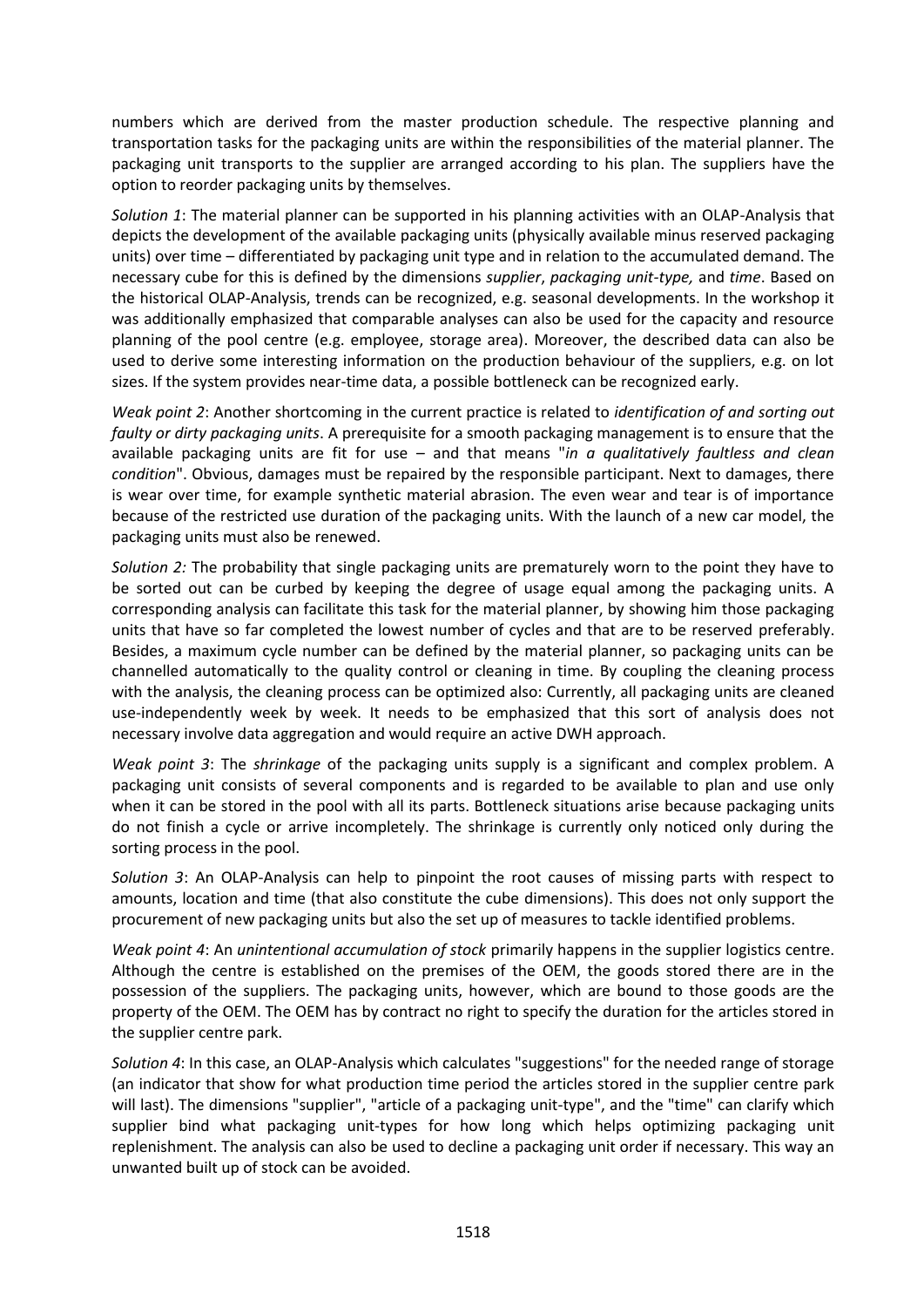*Weak point 5*: There is an overall *absence of transparency* in the PM with frequent bottlenecks despite an overstocking of packaging units. In the following a kind of control instrument for the supervision of the total performance of the packaging unit supply is introduced.

*Solution 5*: An OLAP-Analysis that shows the relation between available packaging units to the security of supply represents an indication for possible other causes of the stock accumulations, such as problems in order processing. The security of supply is defined to be the quotient of the delivered and the ordered packaging units. If packaging unit types are identified which show a sufficiently high inventory for planning purposes while at the same time a security of supply below 100%, there is a lack of supply despite a sufficient packaging units inventory. This reveals inefficiencies and their development over time.

The necessary *data sources* for the introduced five analyses are summarized in the following table. It becomes apparent that for all presented analyses data needs to be brought together from several heterogeneous systems. At present, the fields are not harmonized.

| Analysis                                                                                                         | Facts                                                                                                                |                                                                   | Data source   |                   |                |                                |
|------------------------------------------------------------------------------------------------------------------|----------------------------------------------------------------------------------------------------------------------|-------------------------------------------------------------------|---------------|-------------------|----------------|--------------------------------|
|                                                                                                                  | <b>Dimensions</b>                                                                                                    | Necessary data for the analyses                                   | RFID-<br>Data | Presetting<br>(1) | ERP-<br>System | Opera-<br>tional<br>Data $(2)$ |
| Solution 1:<br>Analysis of<br>available<br>packaging<br>units over<br>time                                       | Physically available<br>packaging units in<br>relation to the<br>accumulated<br>demand<br>supplier, TP-Type,<br>time | Packaging unit inventory in pool                                  | x             |                   |                |                                |
|                                                                                                                  |                                                                                                                      | Accumulated demand of the<br>suppliers per packaging unit<br>type |               |                   |                | x                              |
|                                                                                                                  |                                                                                                                      | Reserved packaging units                                          |               |                   |                | x                              |
| Solution 2:<br>Analysis of<br>even wear<br>and tear<br>over time                                                 | Number of package<br>use cycles                                                                                      | Number of package use cycles<br>per TP-Type                       | x             |                   |                |                                |
|                                                                                                                  | Supplier, packaging<br>unit type, time                                                                               | Inventory in packaging unit<br>centre pool                        | X             |                   |                |                                |
|                                                                                                                  |                                                                                                                      | Maximum number of package<br>use cycles                           |               | x                 |                |                                |
| Solution 3:<br>Analysis of<br>shrinkage<br>over time<br>and<br>identification<br>of the<br>'Bermuda<br>triangle' | Shrinkage                                                                                                            | Inventory in packaging unit<br>center pool                        | x             |                   |                |                                |
|                                                                                                                  |                                                                                                                      | Inventory of packaging units in<br><b>STP</b>                     | x             |                   |                |                                |
|                                                                                                                  | Place, packaging<br>unit type, time                                                                                  | Inventory of packaging units at<br>supplier                       | x             |                   |                |                                |
|                                                                                                                  |                                                                                                                      | packaging units in the<br>production process                      | x             |                   |                |                                |
|                                                                                                                  |                                                                                                                      | packaging units in transit                                        | X             |                   |                |                                |
|                                                                                                                  |                                                                                                                      | Delivery note, consignment<br>note                                |               |                   | x              |                                |
| Solution 4:<br>Analysis of<br>inventory in<br>the supplier<br>logistics<br>centre                                | Range of storage                                                                                                     | Inventory of packaging units in<br>supplier logistics centre      | X             |                   |                |                                |
|                                                                                                                  | packaging unit<br>type/<br>article, time,<br>supplier                                                                | 'suggestion' range of storage                                     |               | x                 |                |                                |
|                                                                                                                  |                                                                                                                      | Planned production demand                                         |               |                   | x              |                                |
| Solution 5:                                                                                                      | Inventory for                                                                                                        | Demand of the supplier                                            |               |                   |                | x                              |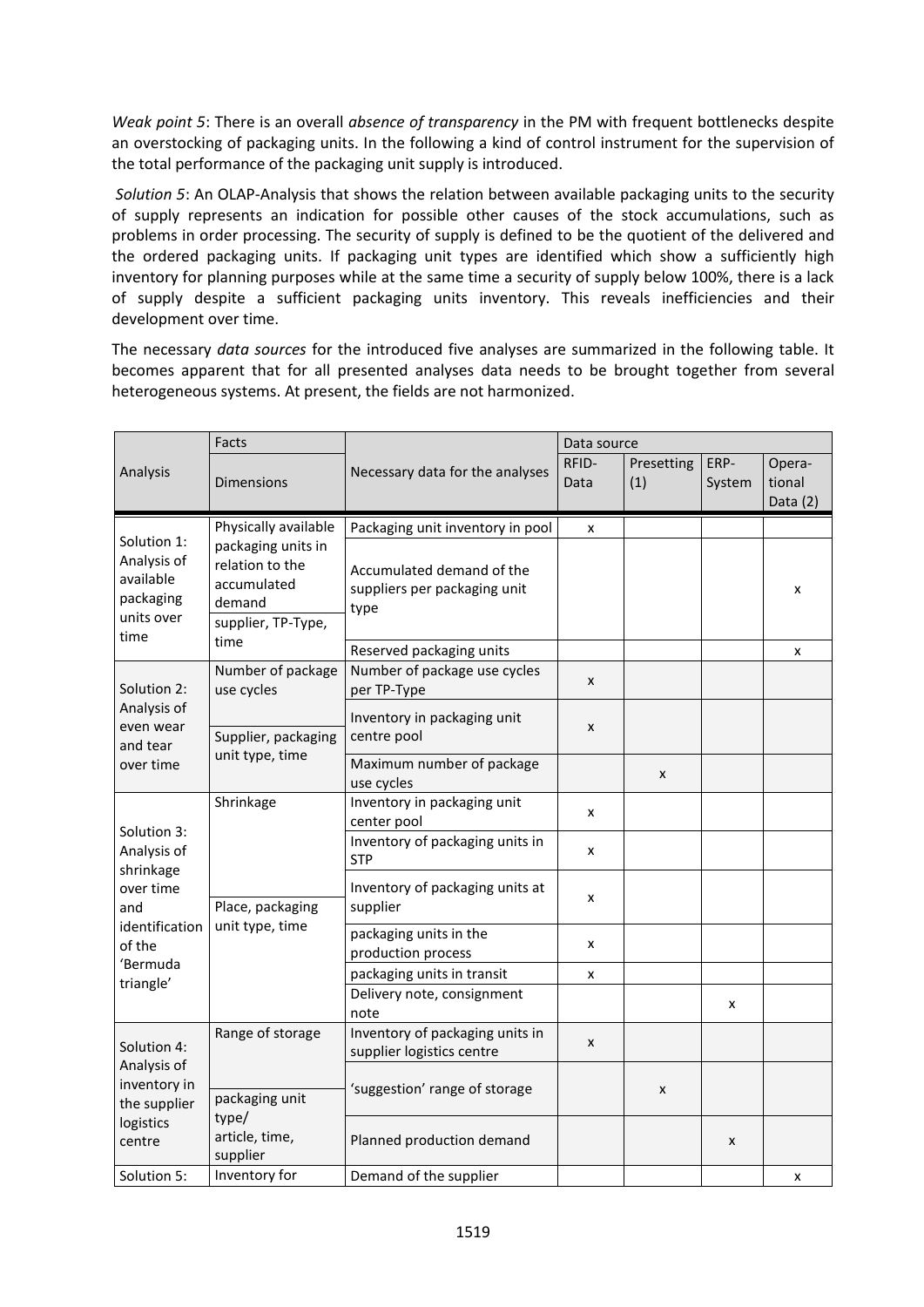| Comparison<br>of security of in relation to            | planning purposes                      | Inventory in packaging unit<br>centre pool | x |  |  |   |  |  |
|--------------------------------------------------------|----------------------------------------|--------------------------------------------|---|--|--|---|--|--|
| supply and<br>free                                     | security of supply                     | Reserved packaging units in<br>pool        |   |  |  | x |  |  |
| inventory                                              |                                        | Inventory of packaging units at            |   |  |  |   |  |  |
|                                                        | time, packaging<br>unit type, supplier | supplier                                   | x |  |  |   |  |  |
| defined by material planner<br>(1)                     |                                        |                                            |   |  |  |   |  |  |
| of several operational packaging unit systems<br>(2)   |                                        |                                            |   |  |  |   |  |  |
| STP - supplier logistics center, TP-tertiary packaging |                                        |                                            |   |  |  |   |  |  |

*Table 34. Data Demand*

### **5 CONCLUSIONS**

The case shows the possible role of BI-Systems for the packaging management that however, presupposes an efficient, fast and precise acquisition of object data. By design, the case study comes with limitations regarding the completeness of collecting all possibly relevant factors and the degree to which the results can be generalized. It needs a larger number of cases to comprehensively grasp the impacts of other factors inherent in the system and organizational environment, e.g. regarding the degree of automation and complexity of manufacturing processes or the diffusion of complementary data integration infrastructures like service oriented architectures. Also, it needs to be observed how the situation evolves when the conceived RFID applications leave the piloting phase. However, as highlighted by the literature review, the problem of the packaging management appears in many industries (Hofmann et al., 2006).

In the case was decided to use RFID. In principle, the discussed analyses can also be based on other Auto-ID-Technologies (e.g. two-dimensional bar code) which, however, are known to subject to various restrictions in production environments (vulnerability to pollution, no possibility to carry additional data as utilized in the case etc.).

Conversely, functions for data integration, data historisation, and data aggregation are pivotal to realize the discussed solution. All analyses bind sources from two to four sources together, in four of the presented solutions it is necessary to access a collection of historical data and two cases require heavy data summation. Besides, open-ended analyses for uncovering patterns in shrinkage or supplier behaviour come with the need of some degrees of freedom and should be adequately supported, e.g. by data mining and/or OLAP tools. All this supports the case to apply BI infrastructures for those tasks. However, other systems or components which come under other labels might equally fulfil all or some of these tasks. Although this would not at all impact the technology-neutral concept, it needs to be considered, however, if it is wise to deviate from the trend to centralize monitoring and reporting functionality in a central DWH infrastructure and under guidance of a specialized BI team – with all advantages regarding economies of scale and scope and the potential to foster cross-departmental applications.

A relevant aspect that needs further scrutiny is a detailed specification of the architecture under consideration of real time and active DWH: RFID enables an undelayed provision of object data. It needs to be evaluated, in which cases it is economically justified to implement a real time and active DWH application. For the discussed case this would be an option for analysis 1 (inventory for planning purposes). By factoring in the development of the inventory situation over time, a potential bottleneck can be identified in near time with the possibility to automatically send out alerts or start counter actions e.g. alternative packing or a new prioritisation of suppliers. The combination of the analysis with automatic actions according to a so-called ECA scheme (event, condition, action) could be realized within the available data management environment of the active DWH.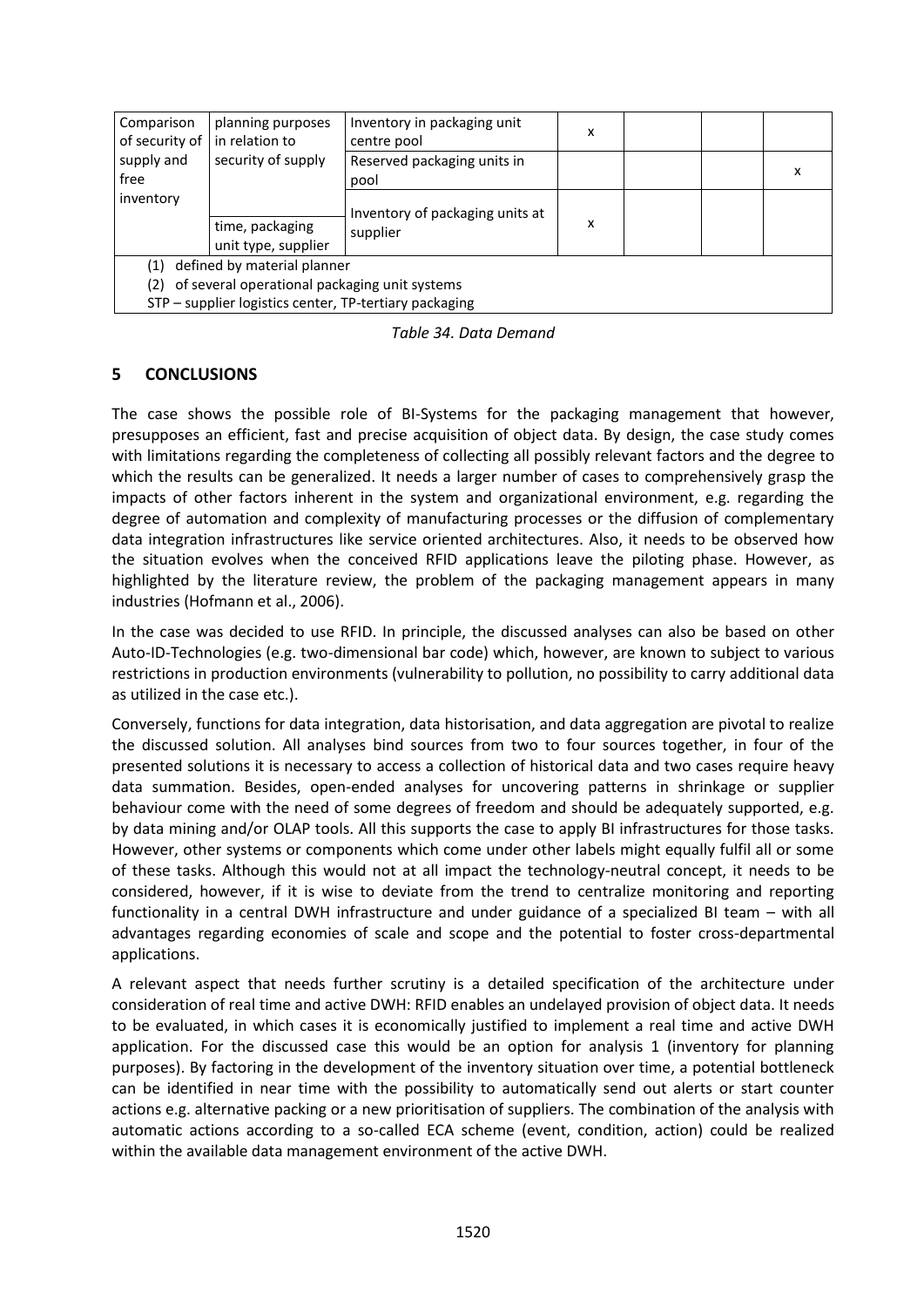A further string of research aims at the development of an integrated data management concept for production and logistics based on RFID at sensor data – that is not only limited to the described analyses but also includes requirements from other areas. A respective concept for data management would also allow for distributing the incurred fixed costs. In fact, scenarios with similar requirements can for example be found in monitoring machinery and transportation equipment, tracking components and products – including their assembly, steering and optimizing production flows (e.g. based on an RFID-based Kanban production), reverse logistics, or larger supply chain scenarios. This includes a widening of the scope to other technologies of the field of ubiquitous computing. Especially sensor networks will have an impact that is worthy to be explored early on.

Eventually, the presented explorative – and therefore preliminary – results should be validated and reflected in further studies in order to overcome the restrictions of the chosen research approach case study. For this purpose, further case studies and expert interviews as well as a quantitative study have already been prepared.

## References

- Baars, H. and Kemper, H.-G. (2008). Management Support with Structured and Unstructured Data: An Integrated Business Intelligence Framework. Information Systems Management, 25 (2), 132-148.
- Baars, H., Sun, X., Strüker, J. and Gille, D. (2008), Profiling Benefits of RFID Applications. Proceedings of the Fourteenth Americas Conference on Information Systems, Toronto, ON, Canada August 14th-17th 2008.
- Bornhövd, C., Lin, T., Haller, S. and Schaper, J. (2004). Integrating Automatic Data Acquisition with Business Processes Experiences with SAP's Auto-ID Infrastructure. In Nascimento, M.A., Öszu, M. T., Kossmann, D., Miller, R. J., Blakeley, J. A. and Schiefer, B. (Eds.), Proceedings 2004 VLDB Conference: The 30th International Conference on Very Large Databases (VLDB) (1182-1188). Toronto, Canada: Morgan Kaufmann.
- Buitenhek, R., Baynat, B. and Dallery, Y. (2002). Production Capacity of Flexible Manufacturing Systems with Fixed Production Ratios. The International Journal of Flexible Manufacturing Systems, 14 (3), 203-225.
- Chan, F. T. S., Chan, H. K. and Choy, K. L. (2005). A systematic approach to manufacturing packaging logistics. International Journal of Advanced Manufacturing, 29 (9-10), 1088-1101.
- Chawathe, S. S., Krishnamurthyy, V., Ramachandrany, S. and Sarmaz, S. (2004). Managing RFID Data. In Nascimento, M.A., Öszu, M. T., Kossmann, D., Miller, R. J., Blakeley, J. A. and Schiefer, B. (Eds.) , Proceedings 2004 VLDB Conference: The 30th International Conference on Very Large Databases (VLDB) (1189-1195). Toronto, Canada: Morgan Kaufmann.
- Coyle, J. J., Bardi, E. J. and Langley, C. J. (2006). The management of business logistics: A supply chain perspective. Mason: South-Western/Thomson Learning.
- Floerkemeier, C. and Lampe, M. (2005). RFID middleware design addressing application requirements and RFID constraints. In Markopoulos, P., Eggen, B., Aarts, E. and Crowley, J. (Eds.), Proceedings of the 2005 Joint Conference on Smart Objects and Ambient intelligence: innovative Context-Aware Services: Usages and Technologies, Grenoble, France, October 12 - 14, 2005. sOc-EUSAI '05, vol. 121. (pp. 219-224). New York, NY: ACM Press.
- Hackathorn, R. (2002). Current Practices in Active Data Warehousing. Retrieved from http://www.bolder.com/pubs/NCR200211-ADW.pdf
- Han, J. and Kamber, M. (2006). Data Mining: Concepts and Techniques. San Francisco: Morgan Kaufmann.
- Hand, D. J., Mannila, H. and Smyth, P. (2001). Principles of data mining. Cambridge: MIT Press.
- Hevner, A.R., Salvatore, T.M. and Park, J. (2004). Design Science in Information Systems Research. MIS Quarterly, 28 (1), 75-105.